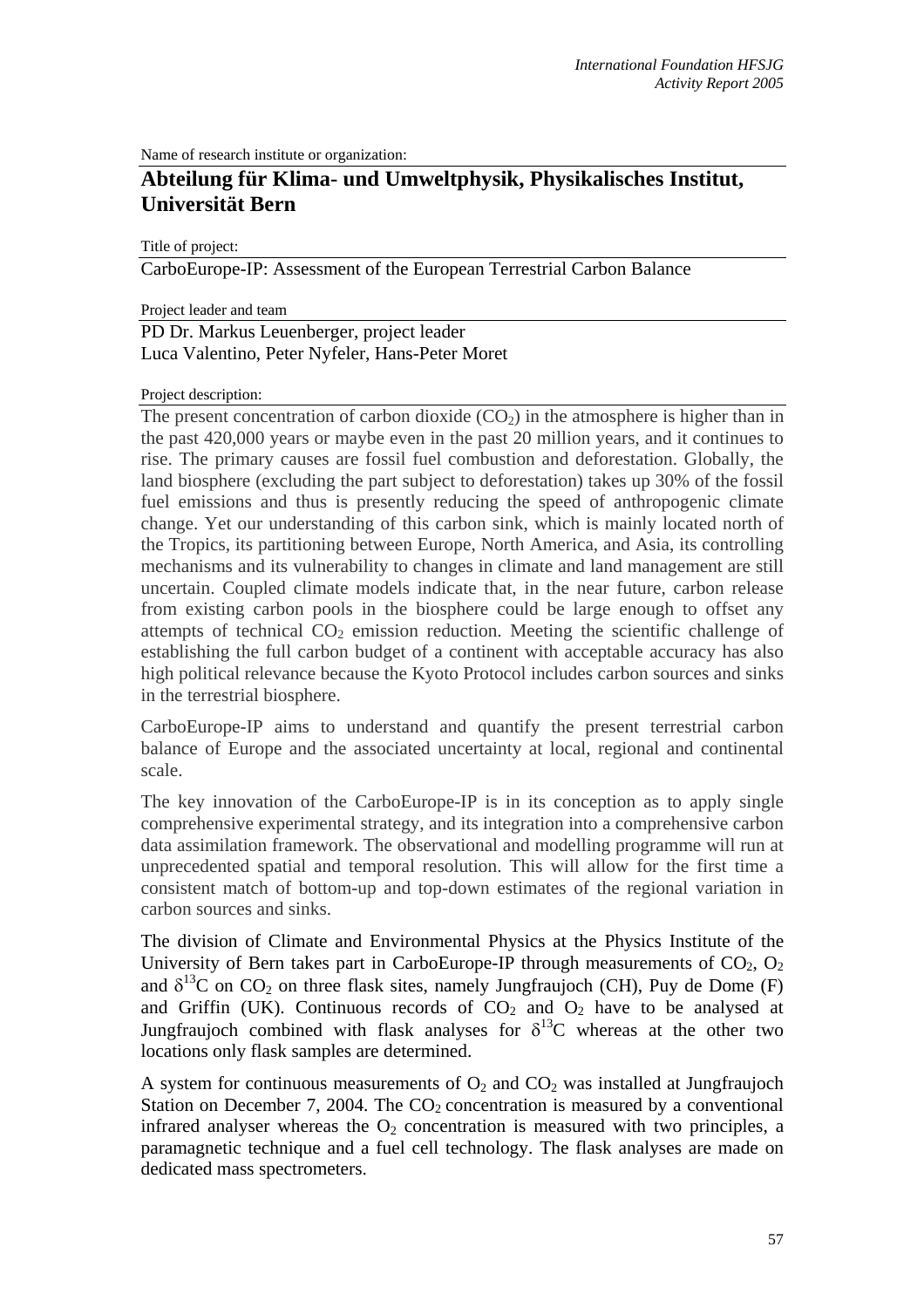

Figure 1: Preliminary continuous  $CO_2$  and  $O_2$  results at Jungfraujoch. The  $CO_2$ concentrations are given in parts per million (ppm) in the upper panel whereas  $O_2$  is given in per meg units in the lower panel. The purple squares show the flask values that were taken during the year 2005.



Figure 2: Correlation plot between  $O_2/N_2$  and  $CO_2$  on flask samples taken at Jungfraujoch (Switzerland) and at Puy de Dome station (France). The brown area documents the range of oxidation factors for fossil fuel components (coal, oil and natural gas) whereas the green area represents exchanges between atmosphere and the biosphere.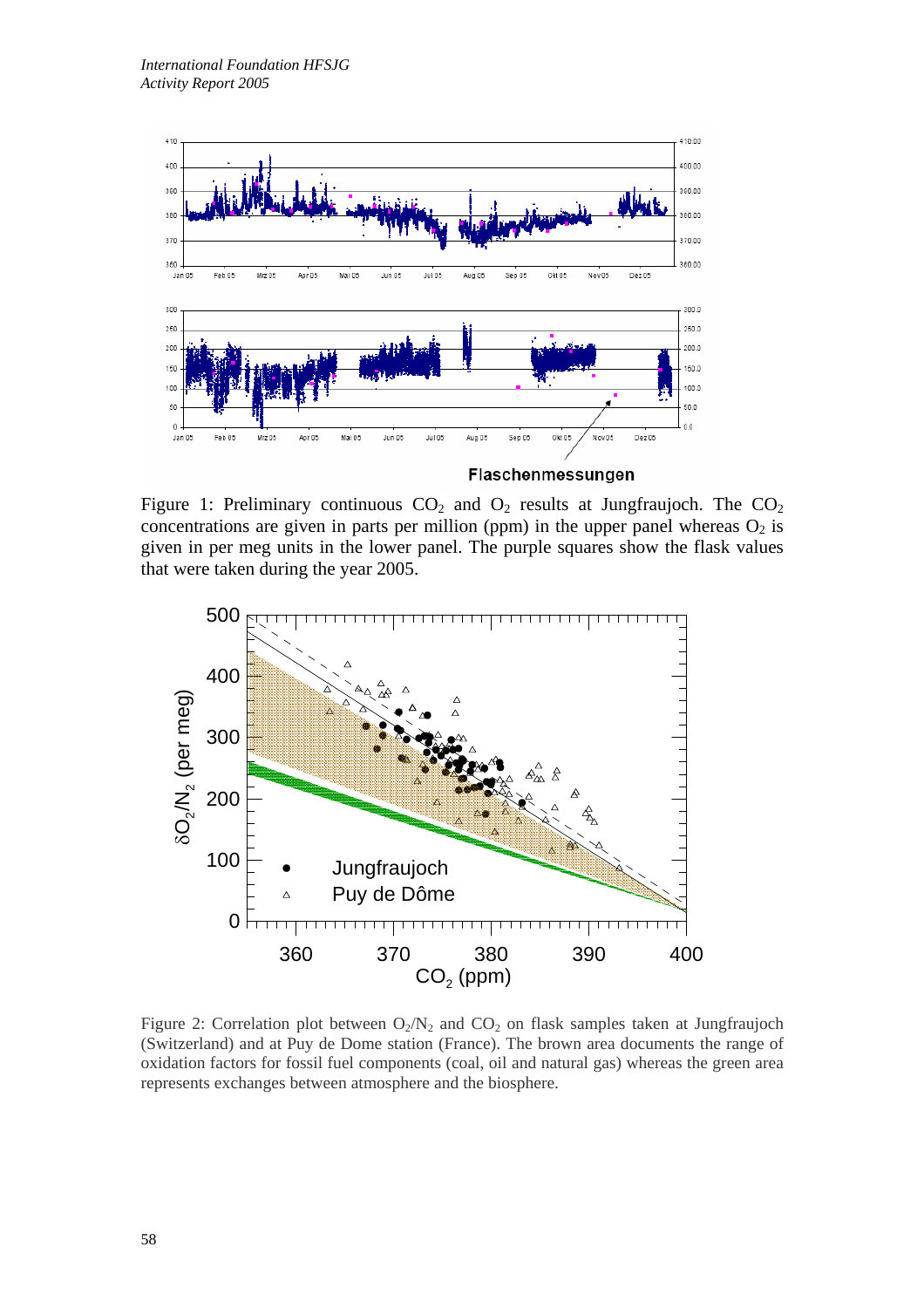Key words:

European carbon balance, high precision oxygen measurements, carbon dioxide, isotopes, atmospheric sampling, trace gases

Internet data bases:

http://www.lsce.cnrs-gif.fr/CE-atmosphere

Collaborating partners/networks:

Centrum voor IsotopenOnderzoek, Groningen, The Netherlands Laboratoire des Science du Climat et de l'Environnement, UMR CEA-CNRS, CE Saclay, Gif sur Yvette, France

Scientific publications and public outreach 2005:

## **Refereed journal articles**

Sturm, P., M. Leuenberger, and M. Schmidt, Atmospheric  $O_2$ ,  $CO_2$  and  $\delta^{13}C$ observations from the remote sites Jungfraujoch, Switzerland, and Puy de Dôme, France, *Geophysical Research Letters*, *32* (doi:10.1029/2005GL023304), L17811, 2005.

Sturm, P., M. Leuenberger, F.L. Valentino, B. Lehmann, and B. Ihly, Measurements of  $CO_2$ , its stable isotopes,  $O_2/N_2$ , and 222Rn at Bern, Switzerland, Atmospheric Chemistry and Physics, 1680-7375/acpd/2005-5-8473, 2005.

Address:

Klima- und Umweltphysik Physikalisches Institut Universität Bern Sidlerstrasse 5 CH-3012 Bern

Contacts: Markus Leuenberger Tel.: +41 31 631 44 70 Fax: +41 31 631 87 42 e-mail: leuenberger@climate.unibe.ch URL: http://www.climate.unibe.ch http://www.carboeurope.org http://www.lsce.cnrs-gif.fr/CE-atmosphere